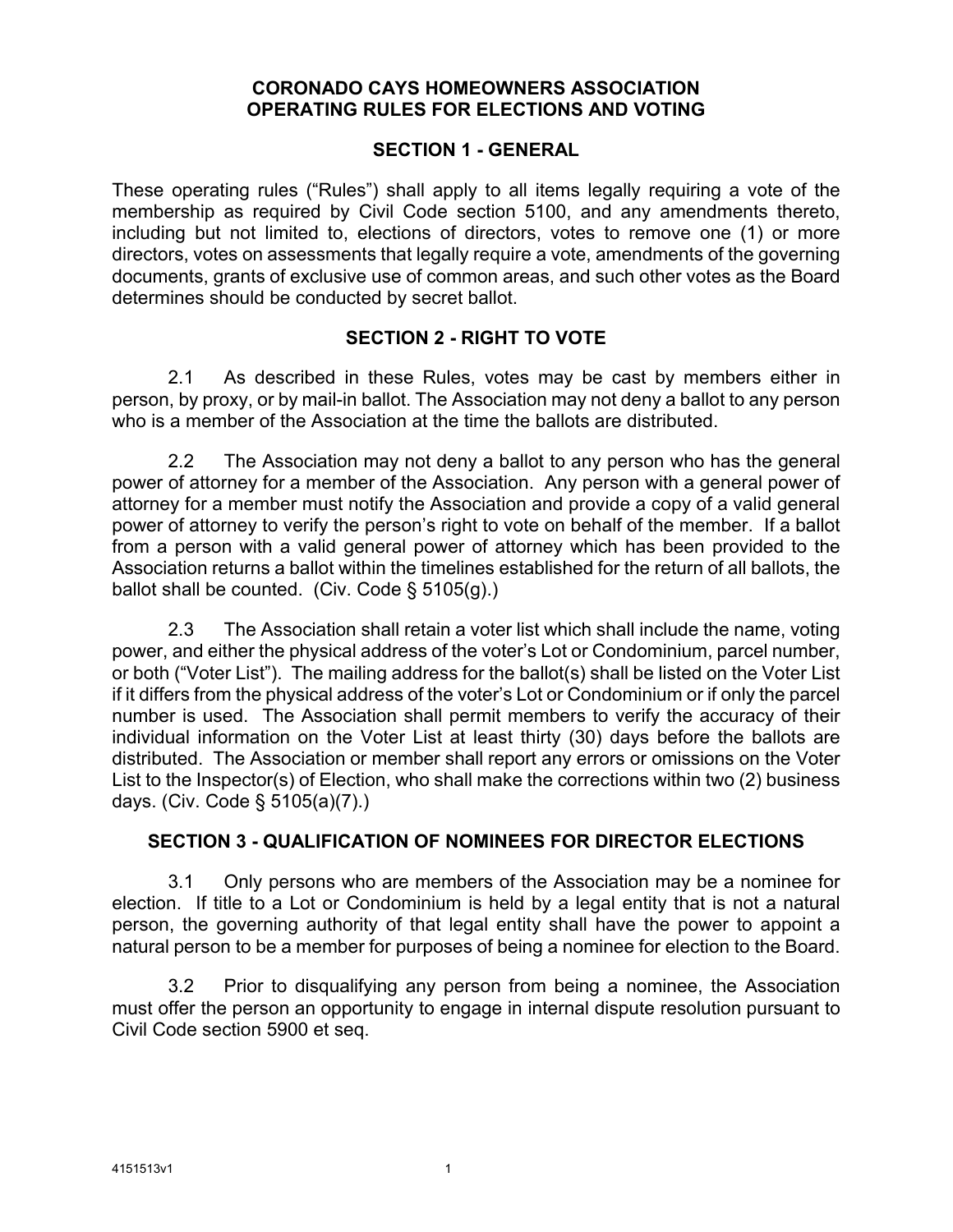### <span id="page-1-1"></span>**SECTION 4 - NOMINATION OF DIRECTORS**

4.1 The Association shall provide general notice of the procedure and deadline for submitting a nomination at least thirty (30) days before any deadline for submitting a nomination. Individual notice shall be delivered pursuant to Civil Code section 4040 if individual notice is requested by a member.

4.2 The Association shall seek nominations for candidates for election by making available a "Candidate Nomination Form" to each Village. All members desiring to run for a position on the Board of Directors or members who wish to nominate other members must complete the Candidate Nomination Form and return the completed Candidate Nomination Form and any accompanying materials to the Association within the time prescribed on the Candidate Nomination Form. A candidate must be an Owner of a Lot or Condominium in that Village or be a natural person appointed to be member in that Village pursuant to Paragraph 3.1. If nominating another member, that nominee's written consent is required and must be returned with the Candidate Nomination Form. Village Members may also nominate Members as a candidate at a Village meeting, or by delivering a petition to the Association's office. (Bylaws, Article IV, Section 3.)

4.3 The Association shall retain a candidate registration list and shall permit members to verify the accuracy of their individual information on the candidate registration list at least thirty (30) days before the ballots are distributed. The Association or member shall report any errors or omissions on the candidate registration list to the Inspector(s) of Election, who shall make the corrections within two (2) business days. (Civ. Code § 5105(a)(7).)

<span id="page-1-0"></span>4.4 The Candidate Nomination Form submitted by each candidate may be enclosed with the ballot for each Village and mailed at least thirty (30) days prior to the meeting. Candidate Nomination Forms and accompanying materials that are received after the time prescribed on the Candidate Nomination Form may not be enclosed with the ballot for election. The Association will not edit the content of these Forms, but will publish a general statement of non-responsibility for the content of all published Forms. Any candidate can request in writing that his/her Form not be published as provided herein and the Association will honor any such request received prior to the date of publication of all Forms if publication occurs.

4.5 Except as provided in Paragr[aph](#page-1-0) 4.4, no Candidate Nomination Form or other editorial or campaign material will be published in the Association's newsletter or other Association media.

4.6 Nothing in these Rules and Procedures is intended to disallow a member from nominating his or herself as set forth in Paragraph [4.1](#page-1-1) above.

4.7 Nominations for election to the Board of Directors may also be made from the floor during the meeting of the membership or the Board. A nomination from the floor is not a condition for candidates to receive write-in votes. Any Member nominated by another Member must agree to be a candidate and agree to be a Director, if elected.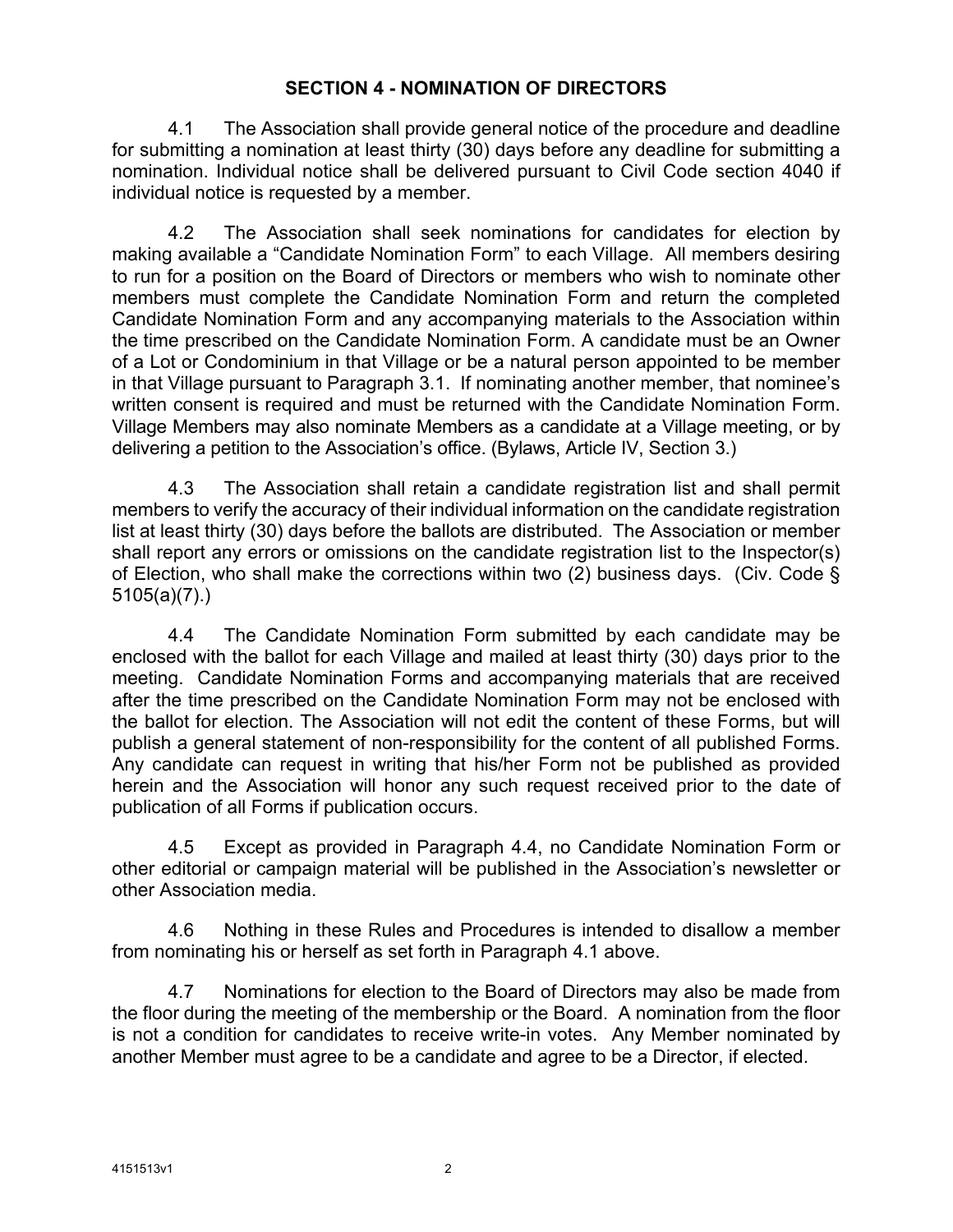## **SECTION 5 - USE OF COMMON AREA FACILITIES FOR CAMPAIGN PURPOSES**

5.1 In each election of Directors, the Board may hold a candidate's forum in the onsite clubhouse prior to the election where members will be provided an opportunity to meet and ask questions of the candidates. All candidates known to be standing for election will be invited to attend the forum. Attendance by the candidates is optional.

5.2 All candidates for election and other members may reserve the onsite clubhouse or other Association facility to conduct campaign activities or advocate a point of view on an election or balloting issue pending before the membership. All candidates and members will be provided an equal opportunity to reserve the Association's facilities for these purposes. Reservations can be made by contacting the management company. No fees will be charged to any candidate or member for reservation of any common area facilities to conduct campaign activities or advocate a point of view on an election or balloting issue pending before the membership. All candidates or members reserving the common area facility are asked to leave the facility in a clean and undamaged condition.

## **SECTION 6 - VOTING BY SECRET BALLOT**

6.1 Pursuant to Civil Code section 5100, elections regarding the following topics must be conducted by double envelope secret ballots pursuant to Civil Code section 5115: assessments legally requiring a vote, election and removal of directors, amendments to the governing documents, the grant of exclusive use of common area, or any other topic expressly identified in the Association's operating rules. The Board has the right to determine whether other topics requiring a membership vote will be conducted using double envelope secret ballots. For the election of Directors, each Village will receive their own ballot.

6.2 The Association shall provide general notice of all of the following at least thirty (30) days before the ballots are distributed:

6.2.1 The date and time by which, and the physical address where, ballots are to be returned by mail or handed to the Inspector or Inspectors of Elections.

6.2.2 The date, time, and location of the meeting at which ballots will be counted.

6.2.3 The list of all candidates' names that will appear on the ballot.

6.2.4 Individual notice of (1) through (3) above shall be delivered pursuant to Civil Code section 4040 if individual notice is requested by a member. (Civ. Code § 5115(b).)

6.3 Ballots may be submitted at any time from the members' receipt of the ballot until the announced deadline or any extension thereof as set by the Inspector(s) of Elections. Ballots returned by mail are to be returned to the address specified by the Inspector(s) of Elections and so noted in the balloting materials.

6.3.1 The Inspector(s) of Elections shall have the right to verify the member's information and signature on the outer envelope and to review the number of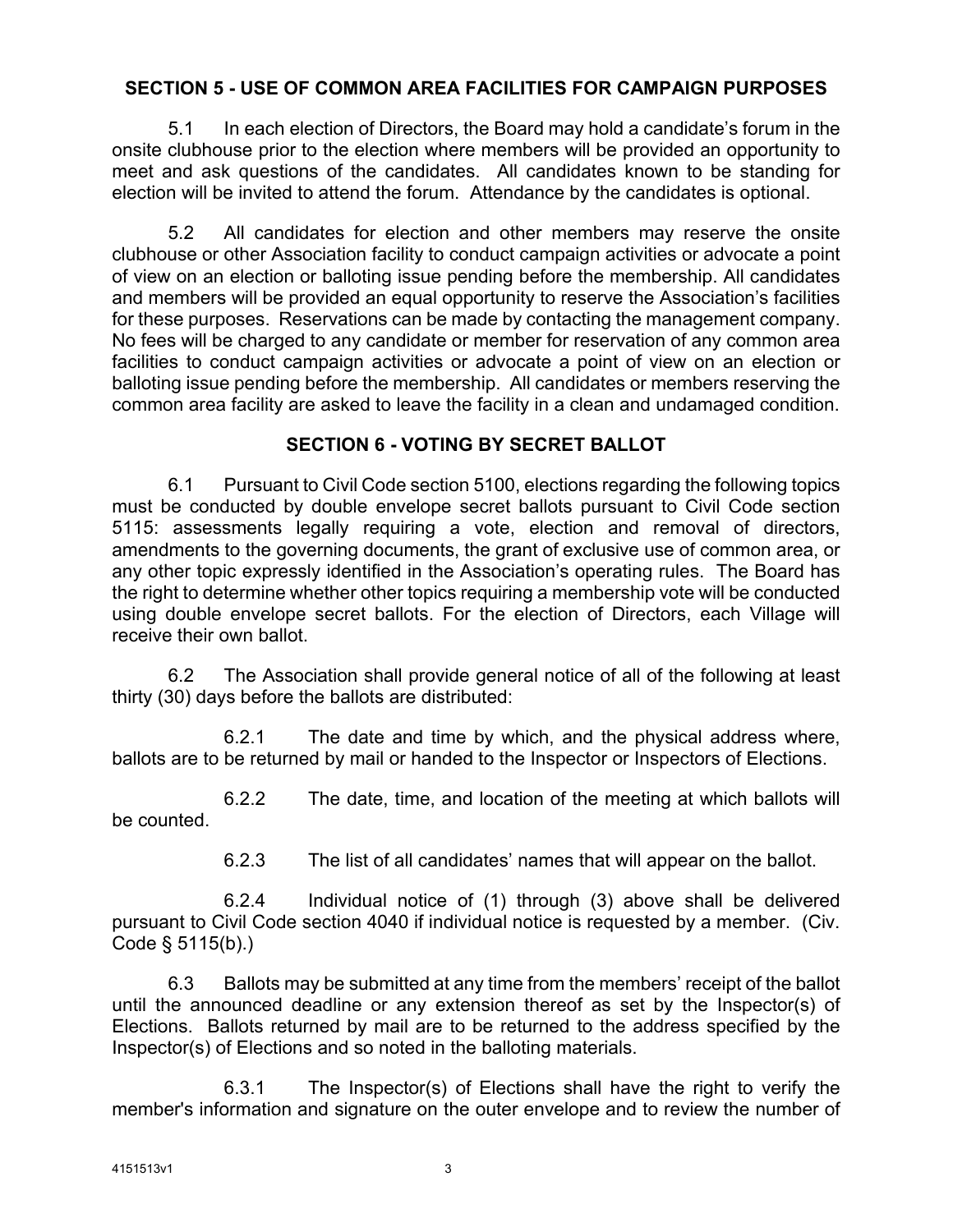ballots collected prior to the deadline for voting and inform the Board of Directors of the number of ballots received. The Inspector(s) of Elections shall have the right to extend the voting deadline if there is an insufficient or possibly an insufficient number of ballots received. Voting envelopes shall not be opened as part of this review - only a review of unopened envelopes is allowed to verify the member's information and determine the total number of ballots returned.

6.3.2 Once cast, ballots cannot be revoked or changed, even if the member attends the meeting and seeks to change or withdraw his or her vote before the polls close.

6.3.3 The Board of Directors shall set a record date establishing those members entitled to vote on any ballot. Should the Board fail to set a specific record date, the record date shall be the date the ballot was posted in the United States mail unless specified otherwise in the Association's governing documents.

6.3.4 In accordance with the governing documents of the Association, members shall be entitled to one (1) vote per Lot or Condominium. Cumulative voting for directors shall not be permitted in any secret ballot for the election of directors.

6.4 Ballots and two (2) pre-addressed envelopes with instructions on how to return ballots shall be mailed by first-class mail or delivered, or caused to be mailed or delivered by the Inspector(s) of Elections to every member at least thirty (30) days prior to the deadline for voting. For the election of directors, ballots and voting envelopes will also be distributed at the annual membership meeting. The Association shall generally use as a model those procedures used by California counties for ensuring confidentiality of voter absentee ballots, including the following:

6.4.1 The ballot itself will not be signed by the voter, but will be inserted into an envelope that is to be sealed by the voter. This envelope is to be inserted into a second (outer) envelope that is sealed by the voter. In the upper left-hand corner of the second envelope, the voter must print and sign his or her name, address (either address within the community or mailing address), and lot or condominium number that entitles him or her to vote. The lack of a signature on the second envelope will not invalidate that ballot if the Inspector(s) of Elections is able to determine the identity of the member who submitted the ballot.

6.4.2 The second (outer) envelope is to be addressed to the Inspector(s) of Elections, who will be tallying the votes. The envelopes are to be mailed or delivered by hand to the address specified by the Inspector(s) of Elections.

6.4.3 Balloting materials not completed in accordance with the instructions on or accompanying the balloting materials may result in the ballot being declared invalid, as determined by the Inspector(s) of Elections. The Inspector(s) of Elections shall have the right to count ballots submitted by members failing to complete all of the above requirements so long as all ballots with similar defects are treated equally and so long as the Inspector(s) are able to verify that only one (1) ballot per voting member has been submitted.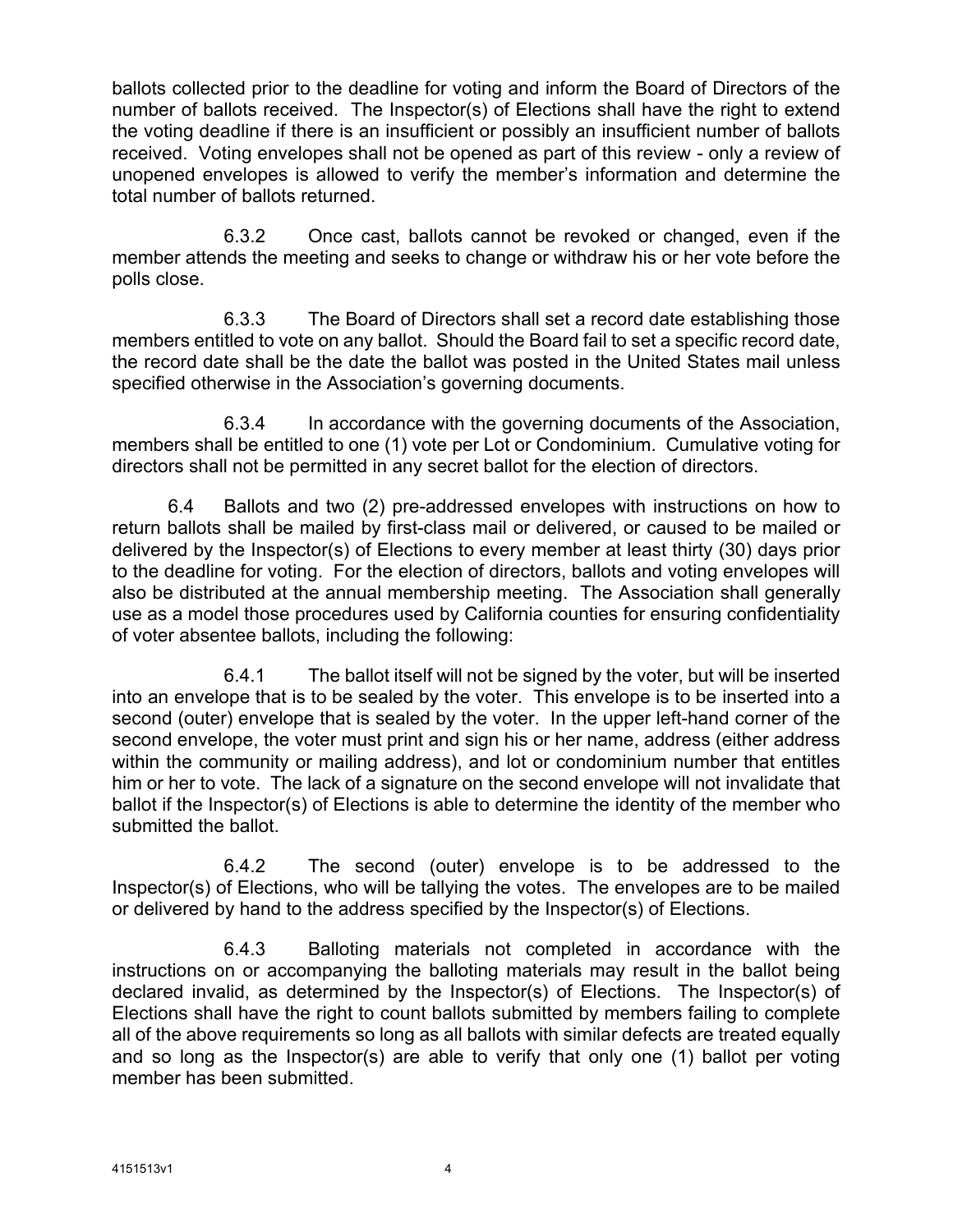6.4.4 Only the official ballots distributed by the Association will be counted. Unofficial ballots will not be counted.

6.4.5 If a candidate whose name is on the ballot withdraws before the ballots are counted, the election will continue to go forward. However, the votes cast for a withdrawn candidate will not be counted.

6.5 Ballots shall be counted at a membership meeting or open Board meeting. Subject to reasonable restrictions established by the Inspector(s) of Elections to prevent interference with or intimidation of the Inspector(s) during the tabulation of the ballots, any candidate or other member of the Association may witness the counting and tabulation of the votes. No person observing the tabulation of the ballots may communicate with, interfere with, or in any way attempt to intimidate, harass or abuse the Inspector(s) or other person counting the ballots or assisting the Inspector(s).

6.6 Except as provided above, no person, including a member of the Association or an employee of the management company, shall open or otherwise review any ballot prior to the time and place at which the ballots are counted and tabulated.

6.7 The candidate(s) of each Village receiving the highest number of votes of that Village shall be elected as the Director of that Village. In the event of a tie vote between candidates for the last position on the Board, the candidates subject to the tie vote shall agree to some other means of determining the winner of the vote, such as a coin toss or high card draw.

6.8 The results of the election shall be promptly reported to the Board of Directors of the Association and shall be recorded in the minutes of the meeting and shall be available for review by members of the Association. Within fifteen (15) days of the election, the Board shall publicize the results of the election in a communication directed to all members or by posting it in the Common Area.

6.9 The Association election materials (returned ballots, signed voter envelopes, Voter List, proxies and the candidate registration list) will be retained by the Inspector(s) of Elections or the Inspector's/Inspectors' designee for one (1) year following the date the Inspector notifies the Board and the membership of the vote result, unless the Inspector is notified of some challenge to the election after the notification of the election result. In this case, the Inspector or its designee shall retain these documents for one (1) year from that later date. Thereafter, the Inspector(s) of Elections shall turn over those election materials to the Association or its designated agent. At the conclusion of the three (3) year period established by Civil Code section 5210, those election materials may, at the option of the Board of Directors, be destroyed.

6.10 The mailed secret ballots described in these Rules, once received by the Inspector(s) of Elections, will serve to establish a quorum at any meeting of members.

# **SECTION 7 - PROXIES**

7.1 Voting by proxy will be permitted in accordance with the provisions of the Bylaws, although the Board of Directors need not prepare and distribute proxy forms with the election or voting materials. The Association will continue to honor proxies submitted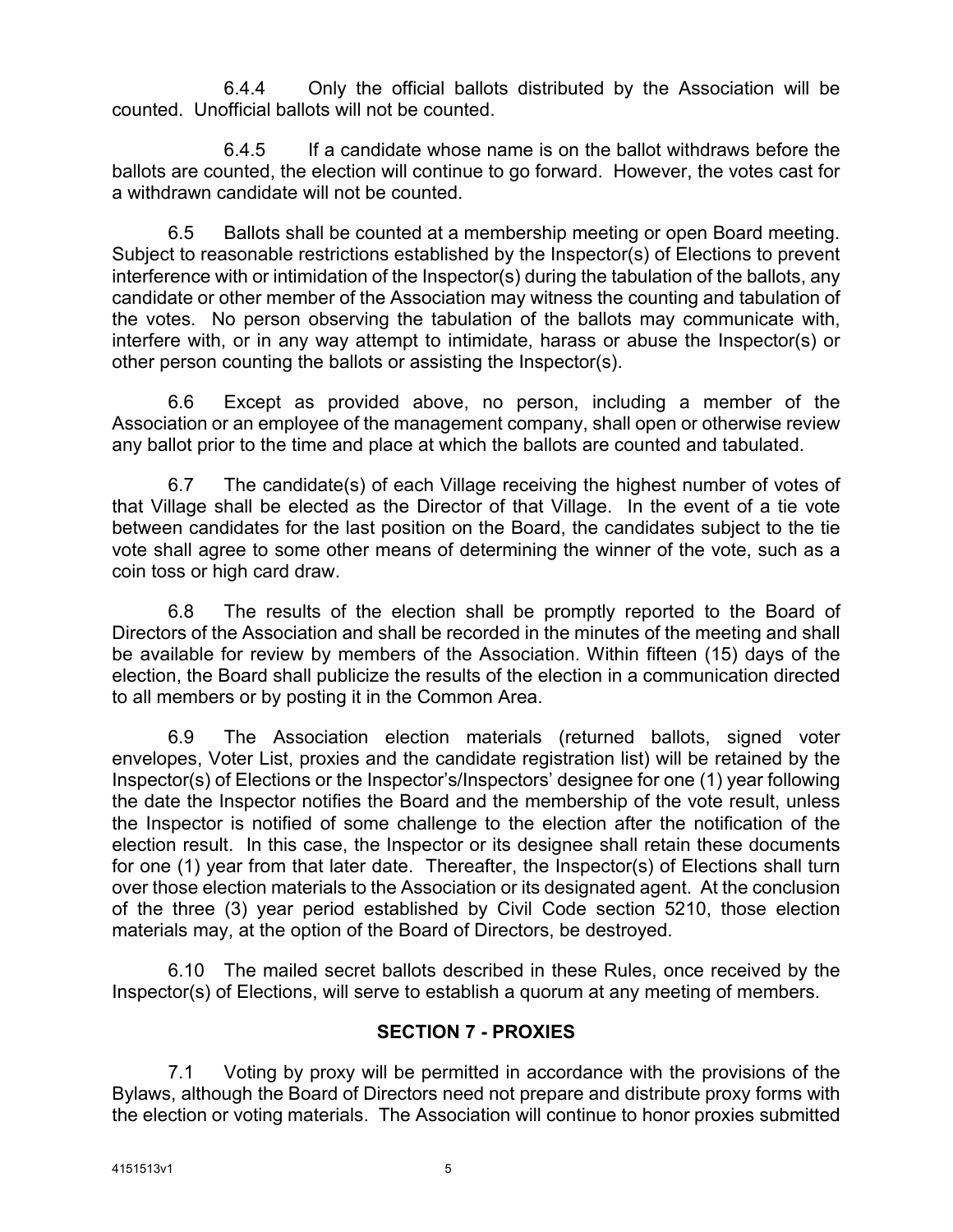in accordance with Article III, Section 8 of the Bylaws. Proxies submitted to and accepted by the Association must conform to the requirements of the law. Proxy holders will be given a secret ballot to complete. Proxies will not be counted as secret ballots.

## **SECTION 8 - INSPECTORS OF ELECTIONS**

8.1 The Board of Directors will appoint one (1) or three (3) Inspectors of Elections to oversee and certify the results of the voting. Inspector(s) of Elections are to faithfully perform their responsibilities so as to ensure that the announced results of the voting and/or election represent the true and honest votes of the members casting ballots.

8.2 Inspector(s) of Elections may not be Board members or a candidate for election or related to or reside with Board members or the candidates for election.

8.3 The Inspector(s) of Elections may not be a person, business entity, or subdivision of a business entity who is currently employed or under contract to the Association for compensable services other than serving as an Inspector of Elections.

8.4 If not members of the Association, Inspectors of Elections may be compensated for their services. Members of the Association shall not be compensated for serving as Inspectors of Elections.

8.5 The Inspector(s) of Elections shall do all of the following:

8.5.1 Deliver, or cause to be delivered, a copy of these Rules at least thirty (30) days before an election. Delivery of these Rules may be accomplished by either of the following methods: (1) posting them to an internet website and including the corresponding internet website address on the ballot together with the phrase, in at least 12-point font, "The rules governing this election may be found here:" or (2) individual delivery.

8.5.2 Determine the number of memberships entitled to vote and the voting power of each;

8.5.3 Determine the authenticity, validity and effect of proxies;

8.5.4 Receive the ballots and determine the location to which all ballots are to be returned;

8.5.5 Hear and determine all challenges and questions to the balloting or election;

- 8.5.6 Count and tabulate all ballots;
- 8.5.7 Determine when the polls shall close;
- 8.5.8 Determine the results of the election or balloting;

8.5.9 Report whether each Village obtained quorum and the tabulated results of the election or balloting promptly to the Board of Directors; and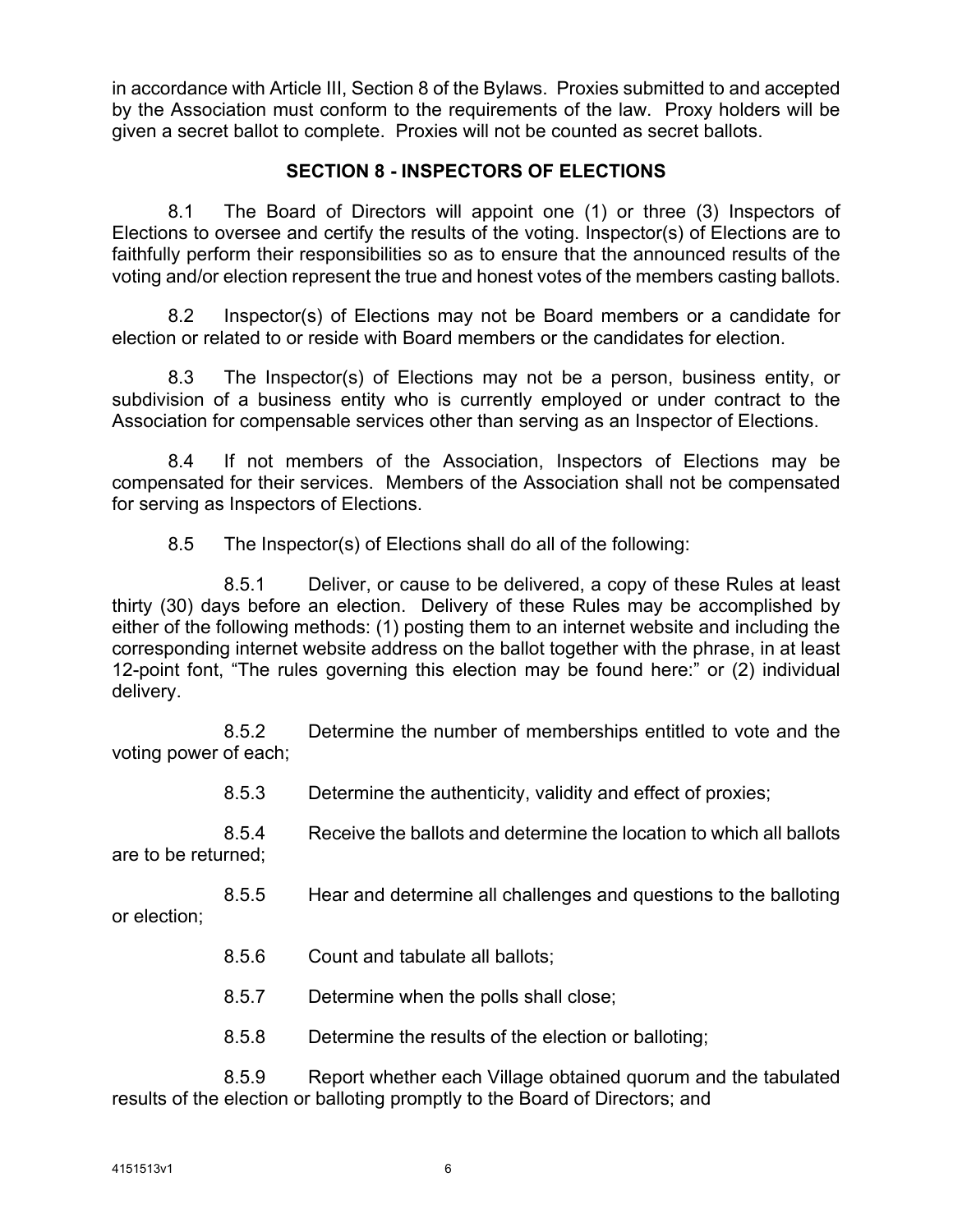8.5.10 Perform such other acts as may be necessary to conduct the election or balloting in fairness to all members and in accordance with applicable law and all rules of the Association.

8.6 The Inspector(s) of Elections may appoint additional persons to assist in performing any of the above duties. Any such persons shall meet the qualifications for appointment as an Inspector of Elections.

8.7 The Board of Directors shall have the authority to remove and/or replace an Inspector of Elections at any time if an Inspector resigns or whenever the Board determines that an Inspector will not be able to perform his or her duties impartially in good faith, to the best of the Inspector's ability, as expeditiously as is practical, and in a manner that protects the interests of all members of the Association, or if the Inspector ceases to meet the qualifications to serve as described above.

8.8 Inspector(s) of Elections shall have the authority to consult with the Association's legal counsel in the event of uncertainties in the interpretation or application of Civil Code section 5100 et seq., these Rules, the Association's governing documents or as might otherwise be necessary to ensure a fair election that complies with the law and the governing documents. All such consultations shall be protected by the Association's attorney-client privilege and shall be kept confidential from all persons other than the Board of Directors. Note, however, that neither the Inspector(s) of Elections nor the Association's legal counsel shall disclose to others, including the Board, how a particular ballot was cast.

# **SECTION 9 - RECALL ELECTIONS**

# **SECTION 10 - ELECTION CHALLENGES AND BALLOT RECOUNTS**

10.1 The Inspector(s) of Elections shall, upon written request, make the Association election materials (returned ballots, signed voter envelopes, Voter List, proxies and the candidate registration list) available for inspection and review by an Association member or the member's authorized representative should a member challenge the election or demand a ballot recount. Signed voter envelopes may be inspected but may not be copied pursuant to Civil Code section 5200(c).

10.2 Any recount will be conducted in a manner that preserves the confidentiality of the vote. To preserve the confidentiality of the vote, members will not be entitled to inspect the Inspector(s) of Elections' tabulation documents or notes submitted to the Association.

### **SECTION 11 - MISCELLANEOUS**

11.1 Other than the time frames set forth in Civil Code section 5100 et seq., the time frames stated in these Rules are guidelines, generally setting forth fair and reasonable procedures for the conduct of voting and elections. However, the failure of the Board or Inspector(s) to strictly adhere to these time frames will not invalidate any election or vote so long as the procedures used allow all members an equal opportunity to participate in the election or voting process and did not affect the results of the election.